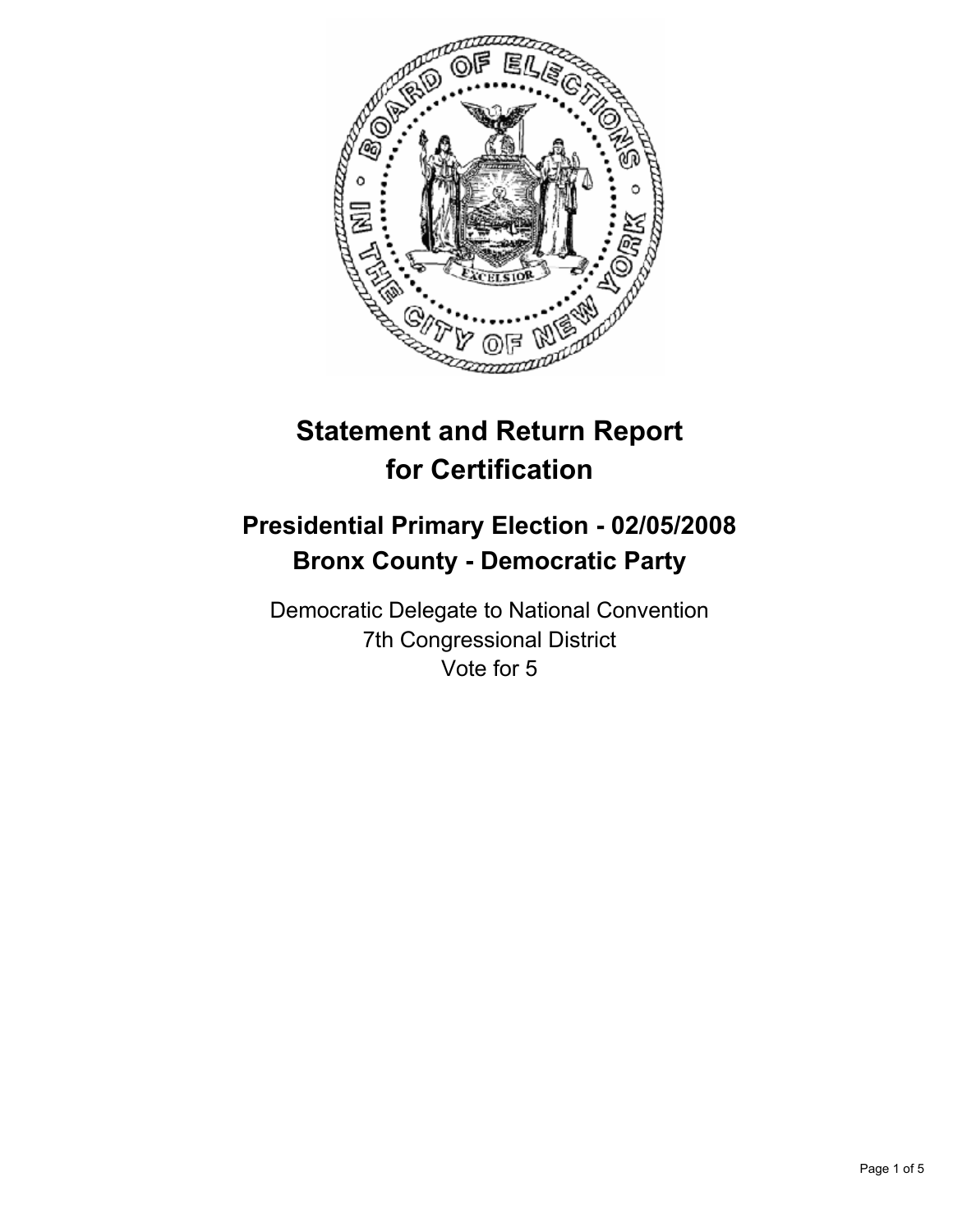

## **7th Congressional District**

| <b>Assembly District 76</b>                       |        |
|---------------------------------------------------|--------|
| <b>EMERGENCY</b>                                  | 423    |
| ABSENTEE/MILITARY                                 | 141    |
| <b>FEDERAL</b>                                    | 5      |
| <b>AFFIDAVIT</b>                                  | 410    |
| HELEN M MARSHALL (F) - PLEDGED TO SUPPORT CLINTON | 4,289  |
| JOEL RIVERA (M) - PLEDGED TO SUPPORT CLINTON      | 4,816  |
| NAOMI RIVERA (F) - PLEDGED TO SUPPORT CLINTON     | 4,509  |
| HIRAM MONSERRATE (M) - PLEDGED TO SUPPORT CLINTON | 4,113  |
| VETA I BROME (F) - PLEDGED TO SUPPORT CLINTON     | 3,835  |
| ROSA VELEZ (F) - PLEDGED TO SUPPORT OBAMA         | 2,936  |
| DENNIS COLEMAN (M) - PLEDGED TO SUPPORT OBAMA     | 2,930  |
| CARMEN ROSA (F) - PLEDGED TO SUPPORT OBAMA        | 2,886  |
| JOSEPH A THOMPSON (M) - PLEDGED TO SUPPORT OBAMA  | 2,923  |
| MARLENE J TAPPER (F) - PLEDGED TO SUPPORT OBAMA   | 2,732  |
| <b>Total Votes</b>                                | 35,969 |
| <b>Assembly District 80</b>                       |        |
| <b>EMERGENCY</b>                                  | 55     |
| ABSENTEE/MILITARY                                 | 251    |
| <b>FEDERAL</b>                                    | 32     |
| <b>AFFIDAVIT</b>                                  | 245    |
| HELEN M MARSHALL (F) - PLEDGED TO SUPPORT CLINTON | 3,446  |
| JOEL RIVERA (M) - PLEDGED TO SUPPORT CLINTON      | 3,789  |
| NAOMI RIVERA (F) - PLEDGED TO SUPPORT CLINTON     | 4,126  |
| HIRAM MONSERRATE (M) - PLEDGED TO SUPPORT CLINTON | 3,332  |
| VETA I BROME (F) - PLEDGED TO SUPPORT CLINTON     | 3,235  |
| ROSA VELEZ (F) - PLEDGED TO SUPPORT OBAMA         | 1,761  |
| DENNIS COLEMAN (M) - PLEDGED TO SUPPORT OBAMA     | 1,694  |
| CARMEN ROSA (F) - PLEDGED TO SUPPORT OBAMA        | 1,670  |
| JOSEPH A THOMPSON (M) - PLEDGED TO SUPPORT OBAMA  | 1,814  |
| MARLENE J TAPPER (F) - PLEDGED TO SUPPORT OBAMA   | 1,618  |
| <b>Total Votes</b>                                | 26,485 |
|                                                   |        |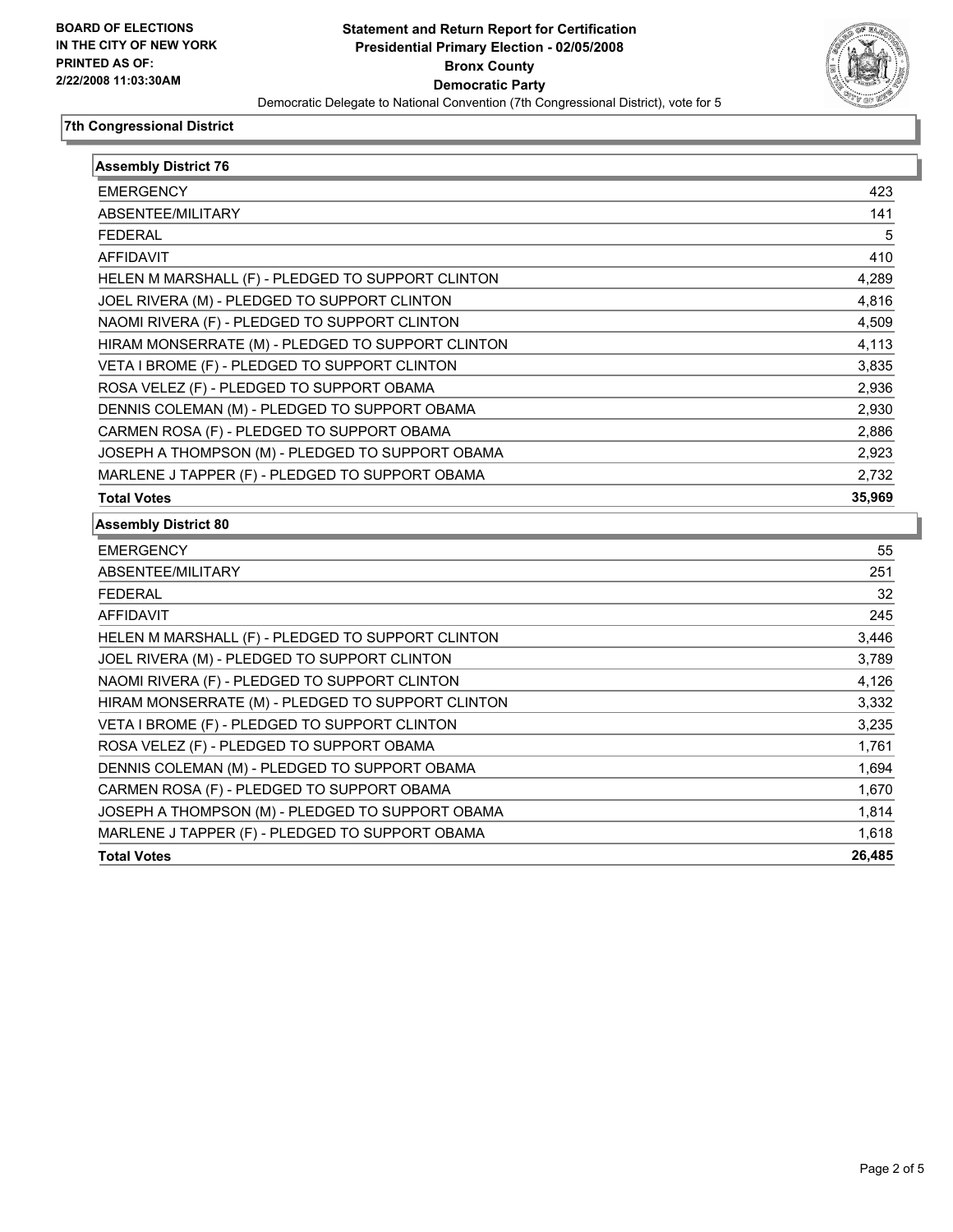

## **7th Congressional District**

| <b>Assembly District 82</b>                       |        |
|---------------------------------------------------|--------|
| <b>EMERGENCY</b>                                  | 189    |
| ABSENTEE/MILITARY                                 | 554    |
| <b>FEDERAL</b>                                    | 41     |
| <b>AFFIDAVIT</b>                                  | 268    |
| HELEN M MARSHALL (F) - PLEDGED TO SUPPORT CLINTON | 5,558  |
| JOEL RIVERA (M) - PLEDGED TO SUPPORT CLINTON      | 5,849  |
| NAOMI RIVERA (F) - PLEDGED TO SUPPORT CLINTON     | 5,761  |
| HIRAM MONSERRATE (M) - PLEDGED TO SUPPORT CLINTON | 5,323  |
| VETA I BROME (F) - PLEDGED TO SUPPORT CLINTON     | 5,092  |
| ROSA VELEZ (F) - PLEDGED TO SUPPORT OBAMA         | 4,738  |
| DENNIS COLEMAN (M) - PLEDGED TO SUPPORT OBAMA     | 4,909  |
| CARMEN ROSA (F) - PLEDGED TO SUPPORT OBAMA        | 4,730  |
| JOSEPH A THOMPSON (M) - PLEDGED TO SUPPORT OBAMA  | 5,013  |
|                                                   |        |
| MARLENE J TAPPER (F) - PLEDGED TO SUPPORT OBAMA   | 4,641  |
| <b>Total Votes</b>                                | 51,614 |
| <b>Assembly District 83</b>                       |        |
| <b>EMERGENCY</b>                                  | 0      |
| ABSENTEE/MILITARY                                 | 40     |
| <b>FEDERAL</b>                                    |        |
| <b>AFFIDAVIT</b>                                  | 11     |
| HELEN M MARSHALL (F) - PLEDGED TO SUPPORT CLINTON | 270    |
| JOEL RIVERA (M) - PLEDGED TO SUPPORT CLINTON      | 279    |
| NAOMI RIVERA (F) - PLEDGED TO SUPPORT CLINTON     | 278    |
| HIRAM MONSERRATE (M) - PLEDGED TO SUPPORT CLINTON | 253    |
| VETA I BROME (F) - PLEDGED TO SUPPORT CLINTON     | 251    |
| ROSA VELEZ (F) - PLEDGED TO SUPPORT OBAMA         | 325    |
| DENNIS COLEMAN (M) - PLEDGED TO SUPPORT OBAMA     | 338    |
| CARMEN ROSA (F) - PLEDGED TO SUPPORT OBAMA        | 319    |
| JOSEPH A THOMPSON (M) - PLEDGED TO SUPPORT OBAMA  | 337    |
| MARLENE J TAPPER (F) - PLEDGED TO SUPPORT OBAMA   | 305    |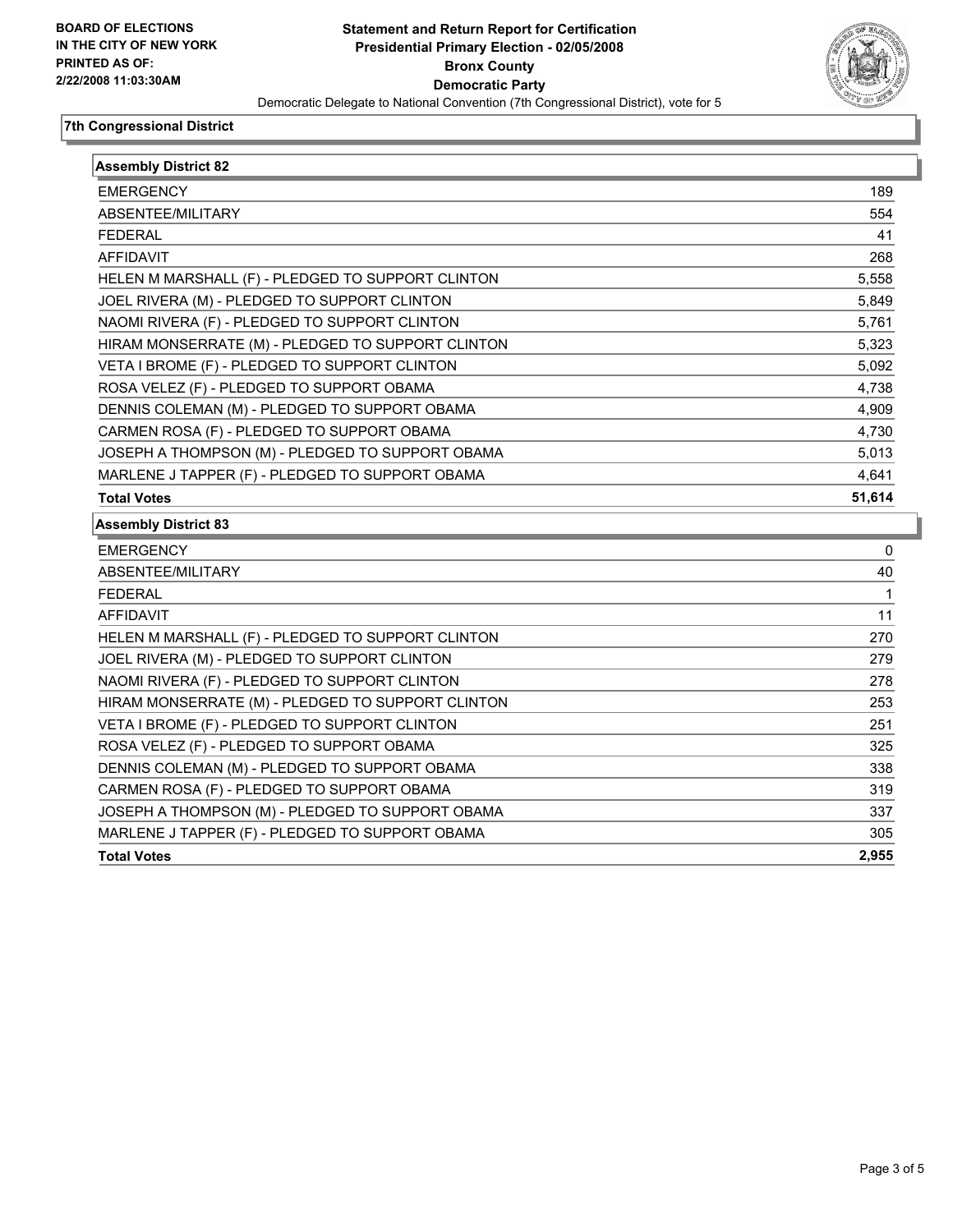

## **7th Congressional District**

| <b>Assembly District 84</b>                       |        |
|---------------------------------------------------|--------|
| <b>EMERGENCY</b>                                  | 0      |
| ABSENTEE/MILITARY                                 | 0      |
| <b>FEDERAL</b>                                    | 0      |
| <b>AFFIDAVIT</b>                                  | 0      |
| HELEN M MARSHALL (F) - PLEDGED TO SUPPORT CLINTON | 0      |
| JOEL RIVERA (M) - PLEDGED TO SUPPORT CLINTON      | 0      |
| NAOMI RIVERA (F) - PLEDGED TO SUPPORT CLINTON     | 0      |
| HIRAM MONSERRATE (M) - PLEDGED TO SUPPORT CLINTON | 0      |
| VETA I BROME (F) - PLEDGED TO SUPPORT CLINTON     | 0      |
| ROSA VELEZ (F) - PLEDGED TO SUPPORT OBAMA         | 0      |
| DENNIS COLEMAN (M) - PLEDGED TO SUPPORT OBAMA     | 0      |
| CARMEN ROSA (F) - PLEDGED TO SUPPORT OBAMA        | 0      |
| JOSEPH A THOMPSON (M) - PLEDGED TO SUPPORT OBAMA  | 0      |
| MARLENE J TAPPER (F) - PLEDGED TO SUPPORT OBAMA   | 0      |
| <b>Total Votes</b>                                | 0      |
| <b>Assembly District 85</b>                       |        |
| <b>EMERGENCY</b>                                  | 9      |
| ABSENTEE/MILITARY                                 | 80     |
| <b>FEDERAL</b>                                    | 5      |
| <b>AFFIDAVIT</b>                                  | 187    |
| HELEN M MARSHALL (F) - PLEDGED TO SUPPORT CLINTON | 2,167  |
| JOEL RIVERA (M) - PLEDGED TO SUPPORT CLINTON      | 2,384  |
| NAOMI RIVERA (F) - PLEDGED TO SUPPORT CLINTON     | 2,293  |
| HIRAM MONSERRATE (M) - PLEDGED TO SUPPORT CLINTON | 2,131  |
| VETA I BROME (F) - PLEDGED TO SUPPORT CLINTON     | 2,015  |
| ROSA VELEZ (F) - PLEDGED TO SUPPORT OBAMA         | 1,803  |
| DENNIS COLEMAN (M) - PLEDGED TO SUPPORT OBAMA     | 1,907  |
| CARMEN ROSA (F) - PLEDGED TO SUPPORT OBAMA        | 1,785  |
| JOSEPH A THOMPSON (M) - PLEDGED TO SUPPORT OBAMA  | 1,858  |
| MARLENE J TAPPER (F) - PLEDGED TO SUPPORT OBAMA   | 1,723  |
| <b>Total Votes</b>                                | 20,066 |